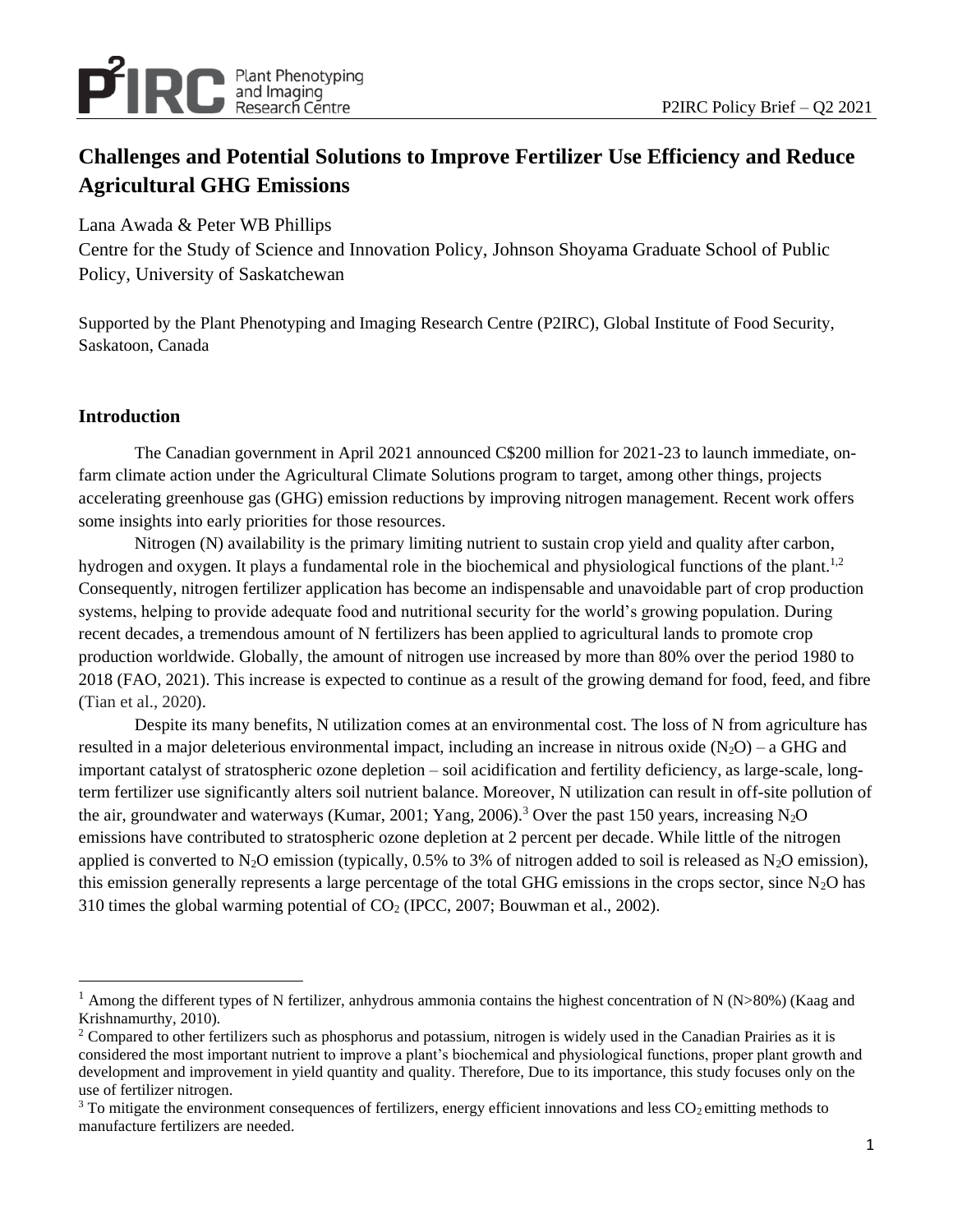# Plant Phenotyping<br>and Imaging<br>Research Centre Figure – P2IRC Policy Brief – Q2 2021

On the Canadian Prairies,  $N_2O$  emissions from fertilizer application increased by more than 100% between 1985 and 2016 – in Alberta, N2O emissions increase by 61%, in Saskatchewan nearly threefold, and in Manitoba by

71% (Awada et al., 2020; 2019).<sup>4</sup> This increase was driven by intensified crop production by means of increased crop rotation and reduced summerfallow, which required the greater use of fertilizer. In Alberta, the amount of nitrogen used increased by 91% over the period of 1985 to 2016, while crop production increased by 117% over the same period. In Saskatchewan, the use of fertilizer increased 98%, while crop production increased by 61% over the same period. In Manitoba, fertilizer use increased 77% and crop production increased by 26% (Statistics Canada Fertilizer Shipments, CANSIM 001-0068; Statistics Canada CANSIM 001-0017 (1985–2016)).

It has been widely reported that fertilizer nutrient use efficiency (NUE) by crops is low, ranging between 25% and 50% depending on the crop, environmental conditions, and management practices (Hofmann et al., 2020; Herrera et al., 2016). The NUE is the product of two main components: nutrient uptake efficiency and utilization efficiency. The nutrient uptake efficiency is the ability of plants to take up nutrient from the soil, while nutrient utilization efficiency describes the capability of plants to assimilate and remobilize nutrient within the plant (Anas et al., 2020). Excessive and inefficient use of N fertilizer causes a significant amount of the applied N to be lost to the environment via nitrification, denitrification, leaching, and volatilization (Chien et al., 2016; Bowman et al., 2008).

From the economic perspective, improving NUE would enhance farm profitability as N fertilization is a major cost in crop production. Globally, a 1% increase in crop NUE could save about \$1.1 billion annually in fertilizer cost (Li et al., 2020; Kant et al., 2011). In Canada, expenditures for fertilizers in 2019 were equal to \$5.7 billion, representing the largest operational cost factor (9.5%). Fertilizer expenses increased in Canada by more than 150% over the period 2000 to 2019 (Statistics Canada, 2019).

#### **Potential solutions to improve nutrient use efficiency and reduce agricultural emissions**

With the Canadian government draft regulation of Mach 2021 to establish a domestic market for trading carbon credits, farm adoption of practices and technologies that improve NUE and reduce fertilizer emissions creates opportunities for farmers to earn additional revenues.

Optimizing NUE requires the development and adoption of technologies and agronomic practices that improve fertilizer efficiency and reduce environmental consequences. Controlled-release and slow N release fertilizers (e.g., urease inhibitors, urea-triazone) have been commercially used in some countries and are identified as promising tools to increase the recovery of applied N fertilizer, while mitigating the negative impacts of  $N_2O$ (Upadhyay, 2012; Bedmar et al., 2005; Shaviv, 2000). However, due to the high costs of these fertilizer formulations, their application is mainly limited to high value crops (Chien et al., 2009).

Methods of applying N fertilizers, such as the 4R nutrient management principles (right source, right rate, right timing, and right placement), represent the best management principles to achieve high NUE (IPNI, 2021). The N source and timing of application determine which method is more suitable for applying fertilizers (details reviews about N source, rate, placement and timing are presented in Boswell et al. (1985) and Peterson and Fryre

 $4$  Here, we focus on N<sub>2</sub>O emissions calculation. Other forms of emissions from fertilizer nitrogen may also be released into the environment, (e.g., NH<sub>4</sub>, NH3, and NO3), referred to as indirect N<sub>2</sub>O emissions, that can be transferred into N<sub>2</sub>O in downwind or downstream ecosystems (IPCC, 2007). These emissions have been well documented, albeit the quantity of N lost through these mechanisms remains difficult to measure (Davidson et al. 2012).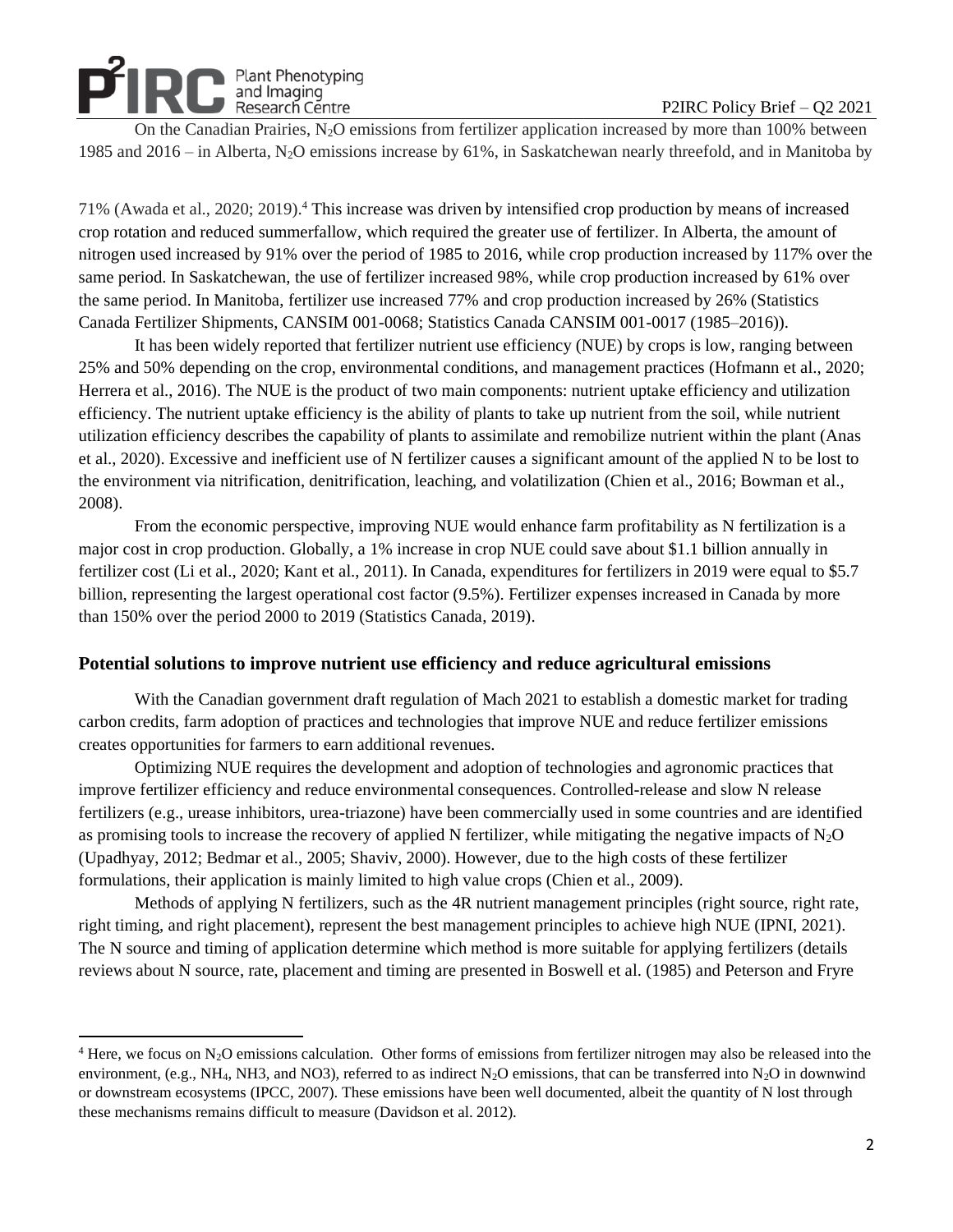**Plant Phenotyping** and Imaging Research Centre

(1989)). A precise synchronization of N availability with N demand – timing N application to match the maximum uptake of N by crops – is critical to improving N uptake and reducing N losses (Walters and Malzer, 1990).

The development of nanotechnologies offers potential solutions for increasing NUE. Laboratory studies of these versatile technologies are signaling that a number of new technologies could provide sustainable solutions to plant growth and protection, including nanofertilizers, macro- and micronutrients and pesticides, genetic engineering of plants with enhanced photosynthetic capacity, and sensors for plant monitoring (Hofmann et al., 2020). Hofmann et al. (2020) ranked four different nanotechnologies based on their technological readiness level (TRL), going from most to least ready for widespread adoption (Figure 1).

# **Figure 1. Technology readiness level (TRL) for nano-enabled technologies to improve nutrient use efficiency (NUE)**



**Source: Hofmann et al. (2020)**

First, nanoscale-enabled fertilizers (e.g. micronutrient form of fertilizer) have been well documented to deliver direct nutrients to crops (kah et al., 2019). Nanoscale fertilizers can also have indirect effects by enhancing macronutrient uptake (Pradhan, 2014). Nanoscale fertilizers for improving NUE and crop productivity have been tested at the laboratory, greenhouses and in fields. Thus, it has a higher TRL.

Second, nanocarrier-enabled fertilizers use nanomaterials as carriers and targeted applications of nutrients, the slow-release mechanisms for micronutrients delivery to improve NUE. Nanomaterials as carriers offer slow fertilizer release to reduce losses in runoff and infiltration. Cai (2015) indicated that, compared to conventional fertilizer, a large-scale field trial using this fertilizer improved NUE by 20%. However, while promising, most of the nanotechnologies for micronutrient delivery have been tested only in the laboratory and some in greenhouses.

Third, nano-enabled growth enhancers (e.g., coating nanomaterials with guiding biomolecules) offer the potential to increase nutrient uptake efficiency and enables targeting to plant cell compartments and organelles (e.g., chloroplasts and mitochondria). These enhance plant protection and nitrogen delivery efficiency to crop while reducing emissions of ammonia and N2O (Miernicki et al., 2019). Formulations that promote leaf adhesion and precision spraying could improve the efficiency of foliar delivery and retention. Although, nanomaterials related to crop growth have demonstrated significant results in the laboratory, these technologies have not yet been tested in the field as the cost of most nanomaterials for crop growth are too high to be viable in the field.

Fourth, nano-enabled seed coatings facilitate seed germination and increase pathogen resistance by using nutrients such as amino acids. This suggest that nano-enabled seed coatings with nutrients could be a promising technology to improve NUE (Herrera et al., 2016). Although promising, little information and few scientific studies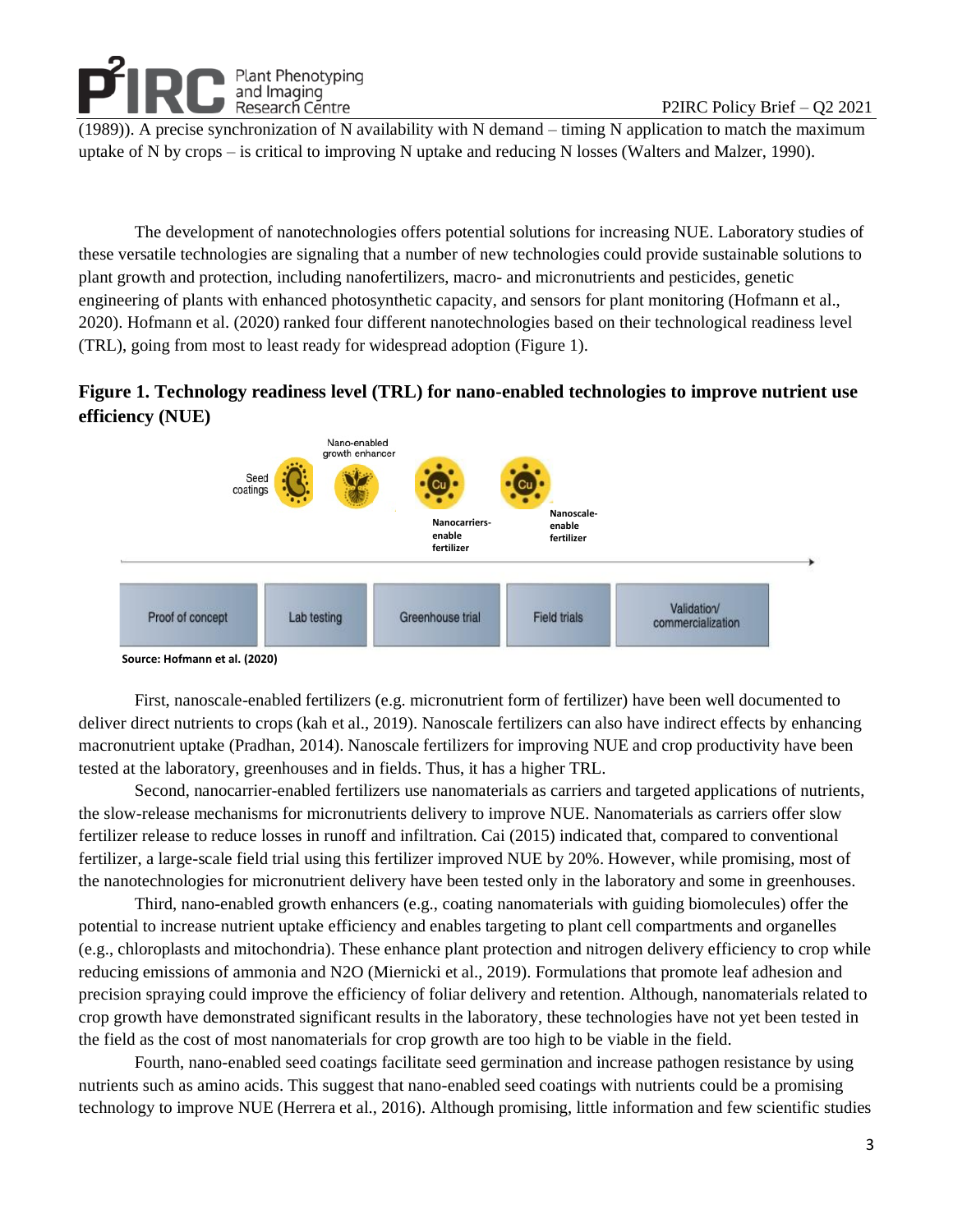Plant Phenotyping<br>
and Imaging<br>
Research Centre<br>
Research Centre are available on the beneficial effects of seed coating. Recent innovations (e.g., electrospun seed coatings, coatings of biosynthesized silver nanoparticles for germination enhancement) show promising results, but their applications to improve NUE have been tested only in the laboratory. Therefore, the TRL for nano-enabled seed coating is low due the lack of comprehensive studies that show the efficacy of this technology in greenhouses and fields.

### **Conclusion**

The current efficiency of nitrogen (N) fertilizers is low, ranging from 25% to 50%. The loss of N from agriculture has resulted in a major deleterious environmental impact. The development and adoption of technologies and agronomic practices that improve fertilizer efficiency and reduce its environmental consequences are needed.

The use of controlled-slow-release N fertilizers and the application of the 4R nutrient management principles are considered the best current techniques to increase nutrient use efficiency (NUE). Among potential new technologies we identified nano-enabled growth enhancer, nanofertilizer, and nano-enabled seed coating. Laboratory studies of nanotechnologies indicate tremendous promise to improve NUE and to make the crop sector more sustainable, efficient and resilient. However, efficient delivery at field scale is considered a barrier for the implementation of nano-enabled technologies in agriculture. The successful development, commercialization and adoption of nanotechnologies at the farm level is needed to achieve their results. Moving from laboratory to the field scale requires the involvement of the industry.

Not all the barriers are technical. From a social perspective, the success or failure of nano-enabled technologies in agriculture will be intimately linked to public perception and acceptance. Uncertainty about the potential health and safety hazards of nanomaterials on human and the environment could limit their public acceptance and, consequently, application in the field. The potential for toxicity of various types of nanomaterials and the health and safety are subject of ongoing research. Moreover, given that the regulatory communities across different jurisdictions have not arrived at a consensus on the definition of nanomaterials, it is expected that nanotechnologies will come under regulatory scrutiny in which the risks of these technologies will be questioned.

#### **References:**

- Anas, M. et al. 2020. Fate of nitrogen in agriculture and environment: agronomic, eco-physiological and molecular approaches to improve nitrogen use efficiency. Biol Res 53, 47[. https://doi.org/10.1186/s40659-020-00312-](https://doi.org/10.1186/s40659-020-00312-4) [4.](https://doi.org/10.1186/s40659-020-00312-4)
- Bedmar, E.J.; Robles, E.F.; Delgado, M.J. 2005. The complete denitrification pathway of the symbiotic, nitrogenfixing bacterium bradyrhizobium japonicum. Biochem. Soc. Trans. 33, 141–144.
- Boswell, F.C.; Meisinger, J.J.; Case, N.L. 1985. Poduction, marketing, and use of nitrogen fertilizers. In Fertilizer Technology and Use; Engelstad, O.P., Ed.; Soil Science Society of America: Madison, WI, USA, pp. 229– 292.
- Bouwman, R.A., and Anderson, R.L., 2002. Conservation Reserve Program: Effects on soil organic carbon and preservation when converting back to cropland in northeastern Colorado. Journal of Soil and Water Conservation, 57(2):121-126.
- Bowman, W. D., Cleveland, C. C., Halada, ´L., Hreško, J., and Baron, J. S. 2008. Negative impact of nitrogen deposition on soil buffering capacity, Nat. Geosci., 1, 767–770.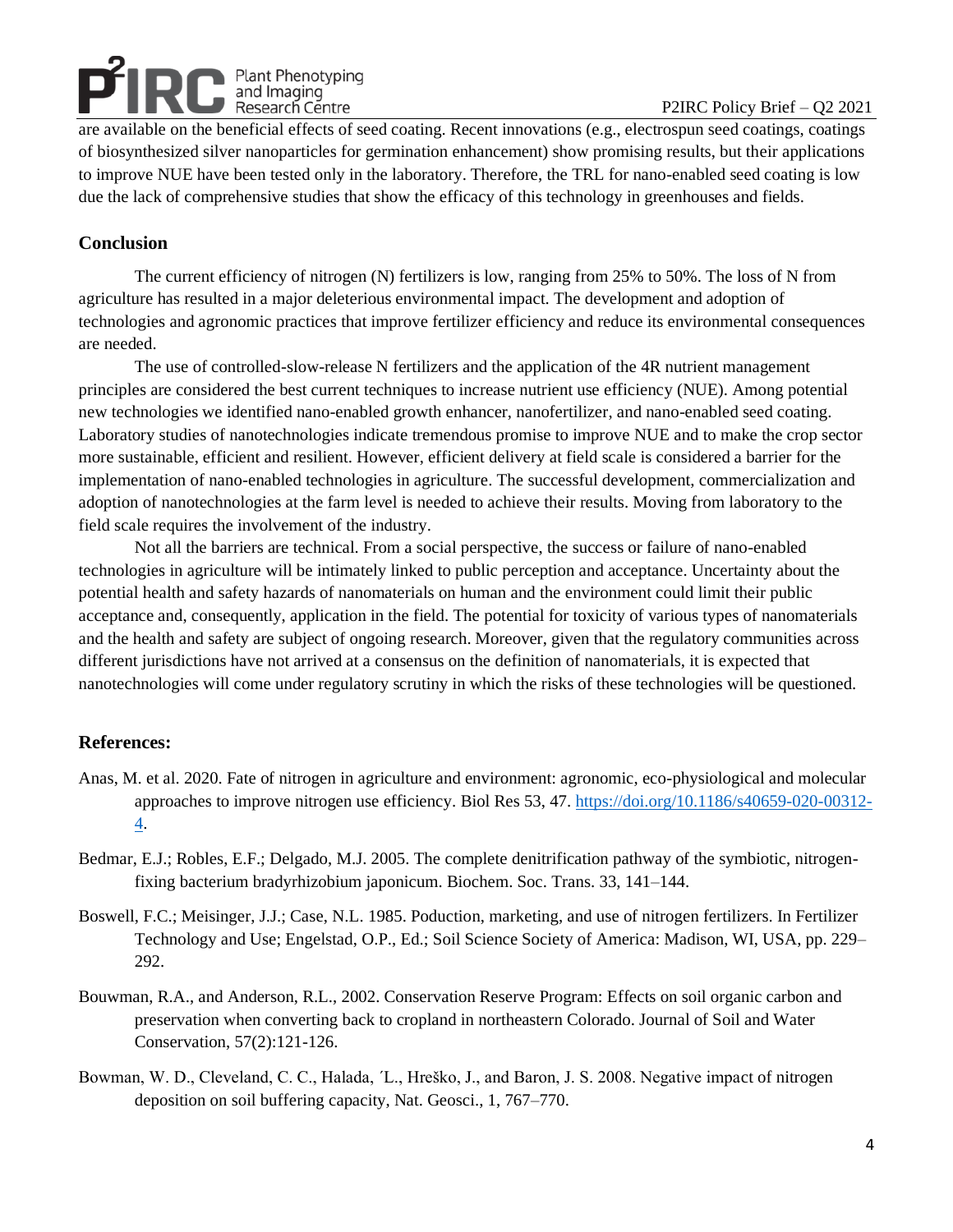

Cai, D. et al. 2015. Controlling nitrogen migration through micro-nano networks. Sci. Rep. 4, 3665.

- Chien, S.H.; Teixeira, L.A.; Cantarella, H.; Rehm, G.W.; Grant, C.A.; Gearhart, M.M. 2016. Agronomic effectiveness of granular nitrogen/phosphorus fertilizers containing elemental sulfur with and without ammonium sulfate: A Review. Agron. J. 108, 1203.
- Chien, S.H.; Prochnow, L.I.; Cantarella, H. 2009. Chapter 8 recent developments of fertilizer production and use to improve nutrient efficiency and minimize environmental impacts. Adv. Agron. 102, 267–322.
- Davidson EA, David MB, Galloway JN, et al. 2012. Excess nitrogen in the US environment: trends, risks, and solutions. Iss Ecol 15: 1–17.
- FAO (Food and Agriculture Organization of the United Nations). 2021. Fertilizers by Nutrient. FAOSTAT. Available at[: http://www.fao.org/faostat/en/#data/RFN/visualize](http://www.fao.org/faostat/en/#data/RFN/visualize)
- FAO. 2021. Synthetic Fertilizers. FAOSTAT. Available at: file:///Users/lanaawada/Documents/ Fertilizer%20policy%20brief%20/FAOSTAT.webarchive.
- Herrera, J.M.; Rubio, G.; Häner, L.L.; Delgado, J.A.; Lucho-Constantino, C.A.; Islas-Valdez, S.; Pellet, D. 2016. Emerging and Established Technologies to Increase Nitrogen Use Efficiency of Cereals. Agronomy 6, 25. [https://doi.org/10.3390/agronomy6020025.](https://doi.org/10.3390/agronomy6020025)
- Hofmann, T., Lowry, G.V., Ghoshal, S. et al. 2020. Technology readiness and overcoming barriers to sustainably implement nanotechnology-enabled plant agriculture. Nat Food 1, 416–425. https://doi.org/10.1038/s43016-020-0110-1.
- IPCC. 2006. IPCC Guidelines for National Greenhouse Gas Inventories, Vol 4. Agriculture, Forestry and Other Land Use, Prepared by the National Greenhouse Gas Inventories Programme. Edited by H. S. Eggleston, L. Buendia, K. Miwa, T. Ngara and K. Tanabe. Japan: IGES. [http://www.ipcc](http://www.ipcc-nggip.iges.or.jp/public/2006gl/vol4.html)[nggip.iges.or.jp/public/2006gl/vol4.html](http://www.ipcc-nggip.iges.or.jp/public/2006gl/vol4.html)
- IPNI. 2021. Nutrient Stewardship. Available at: [http://www.ipni.net/4r.](http://www.ipni.net/4r)
- Kaag, C.S. & Krishnamurthy, V.N. 2010. The fertilizer encyclopedia. Ref. User Serv. Quart. 50, 82–83.
- Kah, M., Tufenkji, N. & White, J. C. 2019.Nano-enabled strategies to enhance crop nutrition and protection. Nat. Nanotechnol. 14, 532–540.
- Kant, S., Bi, Y. M. & Rothstein, S. J. 2011. Understanding plant response to nitrogen limitation for the improvement of crop nitrogen use efciency. Journal of Experimental Botany 62, 1499–1509.
- Kumar A, Yadav D.S., 2001. Long-term effects of fertilizers on the soil fertility and productivity of a rice–wheat System. Journal of Agronomy and Crop science 186: 47–54.
- Li, M., Xu, J., Gao, Z. et al. 2020. Genetically modified crops are superior in their nitrogen use efficiency-A metaanalysis of three major cereals. Sci Rep 10, 8568 [https://doi.org/10.1038/s41598-020-65684-9.](https://doi.org/10.1038/s41598-020-65684-9)